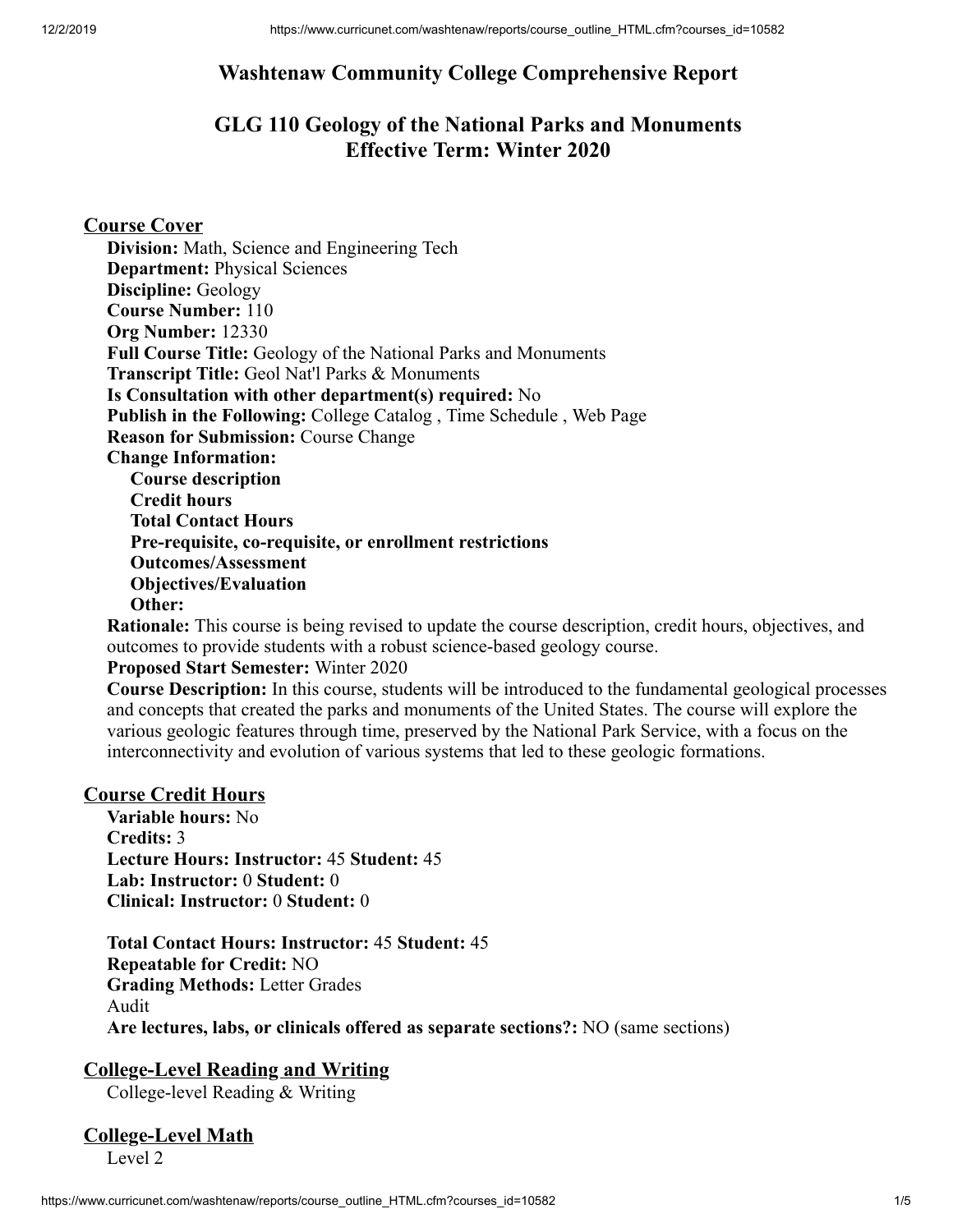## **Requisites**

### **General Education**

**MACRAO** MACRAO Science & Math MACRAO not WCC Gen Ed **General Education Area 4 - Natural Science** Assoc in Applied Sci - Area 4 Assoc in Science - Area 4 Assoc in Arts - Area 4 **Michigan Transfer Agreement - MTA** MTA Science (no lab)

### **Request Course Transfer**

#### **Proposed For:**

Central Michigan University College for Creative Studies Eastern Michigan University Ferris State University Grand Valley State University Jackson Community College Kendall School of Design (Ferris) Lawrence Tech Michigan State University Oakland University University of Detroit - Mercy University of Michigan Wayne State University Western Michigan University

## **Student Learning Outcomes**

1. Recognize and identify introductory principles and concepts of the geology and Earth sciences, as exposed and developed in various national parks and monuments of the United States.

## **Assessment 1**

Assessment Tool: Outcome-related questions on departmental exams Assessment Date: Winter 2023 Assessment Cycle: Every Three Years

Course section(s)/other population: All sections

Number students to be assessed: All students

How the assessment will be scored: Multiple-choice questions will be scored using an answer key. Essay and short-answer questions will be scored using a departmentally-developed rubric. Standard of success to be used for this assessment: 70% of the students will score an average of 72.5%, or better, on each exam. An item analysis of outcome-related questions will be done to identify areas of strengths and weaknesses.

Who will score and analyze the data: Appropriate geology faculty will assess the data.

2. Connect and correlate appropriate knowledge, principles, and concepts to synthesize the geologic information contained within individual parks, and extrapolate to broader geographical areas.

#### **Assessment 1**

Assessment Tool: Outcome-related questions on departmental exams Assessment Date: Winter 2023 Assessment Cycle: Every Three Years

https://www.curricunet.com/washtenaw/reports/course\_outline\_HTML.cfm?courses\_id=10582 2/5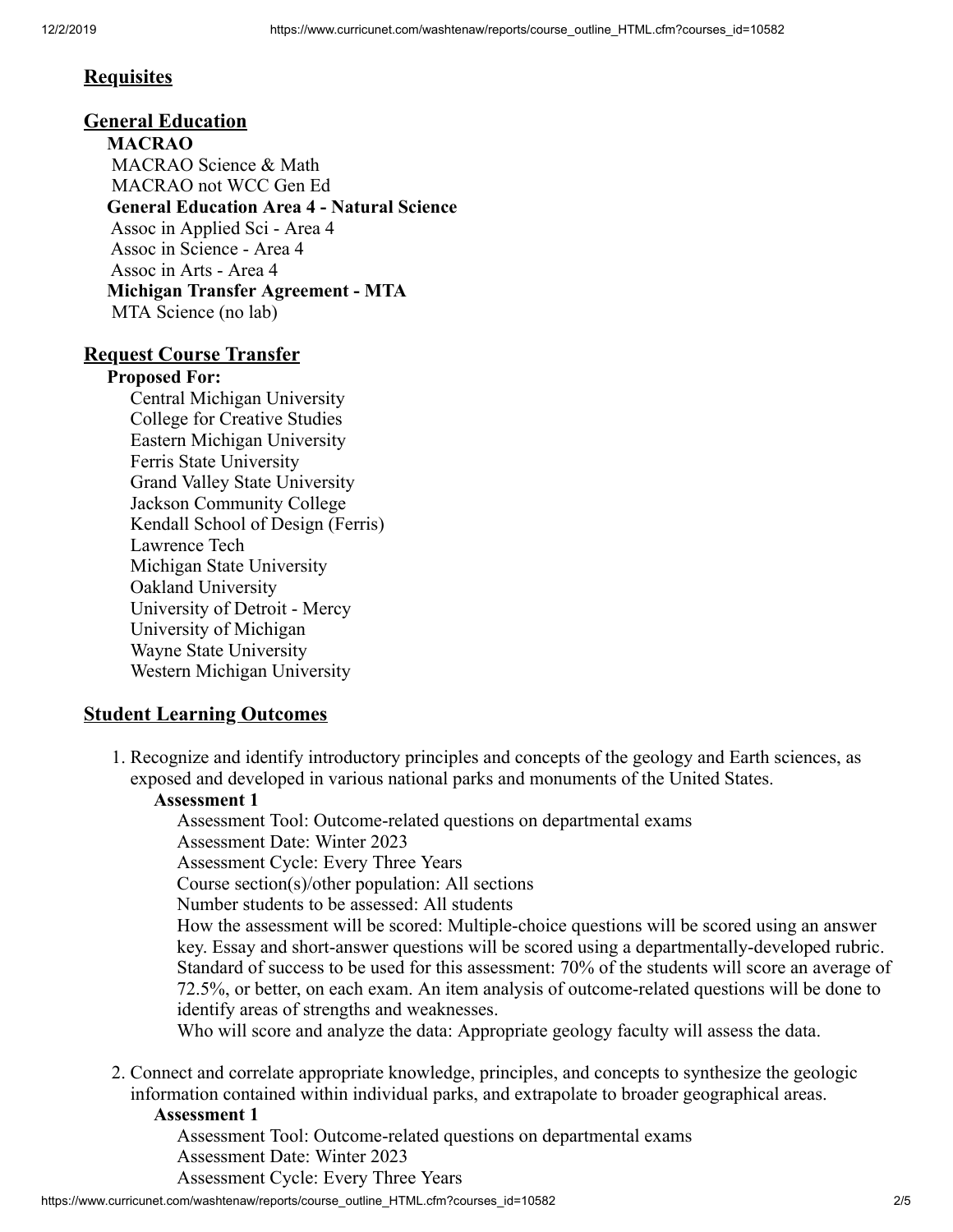Course section(s)/other population: All sections

Number students to be assessed: All students

How the assessment will be scored: Multiple-choice questions will be scored using an answer key. Essay and short-answer questions will be scored using a departmentally-developed rubric. Standard of success to be used for this assessment: 70% of the students will score an average of 72.5%, or better, on each exam. An item analysis of outcome-related questions will be done to identify areas of strengths and weaknesses.

Who will score and analyze the data: Appropriate geology faculty will assess the data.

3. Write a research paper that describes the geologic and cultural history of a national park not covered in the course material.

#### **Assessment 1**

Assessment Tool: Research paper

Assessment Date: Winter 2023

Assessment Cycle: Every Three Years

Course section(s)/other population: All sections

Number students to be assessed: All students

How the assessment will be scored: Research paper will be scored using a departmentallydeveloped rubric.

Standard of success to be used for this assessment: 70% of the students will score a 2.5 (between acceptable and good), or above on a rubric scale of not acceptable (1), acceptable (2), good (3), and exemplary (4).

Who will score and analyze the data: Appropriate geology faculty will assess the data.

### **Course Objectives**

- 1. Summarize the history and creation of the National Park System in the United States.
- 2. Identify the fundamental concepts of rock identification.
- 3. Describe the processes of plate tectonics, mountain building, and geologic sequences.
- 4. Explain the rock cycle and identify the three primary rock types in the rock cycle.
- 5. Describe how plate tectonics, mountain building, and deposition fit into the rock cycle.
- 6. Explain the techniques of relative and absolute age dating; compare and contrast their applications.
- 7. Identify the major periods and eras of the geologic time scale.
- 8. Relate the history and formation of Grand Canyon National Park through its geologic layering, materials, topographic features, and important evolutionary events.
- 9. Relate the history and formation of Zion National Park through its geologic layering, materials, topographic features, and important evolutionary events.
- 10. Relate the history and formation of Bryce Canyon National Park through its geologic layering, materials, topographic features, and important evolutionary events.
- 11. Compare and contrast the scale and significance of the features exposed in the Grand Canyon, Zion, and Bryce Canyon National Parks.
- 12. Correlate and connect the Grand Canyon, Zion and Bryce Canyon National Parks to discuss their significance and contribution to our broader understanding of the geologic history and evolution of the Colorado Plateau Province.
- 13. Evaluate and discuss where Arches, Petrified Forest, and Dinosaur National Parks fit into the broader evolutionary history of the Colorado Plateau.
- 14. Relate the history and formation of Rocky Mountain National Park through its geologic layering, materials, topographic features, and important evolutionary events.
- 15. Relate the history and formation of Glacier National Park through its geologic layering, materials, topographic features, and important evolutionary events.
- 16. Relate the history and formation of Grand Teton National Park through its geologic layering, materials, topographic features, and important evolutionary events.
- 17. Correlate and connect the Rocky Mountain, Glacier, Grand Teton National Parks to discuss their significance and contribution to our broader understanding of the geologic history and evolution of the region.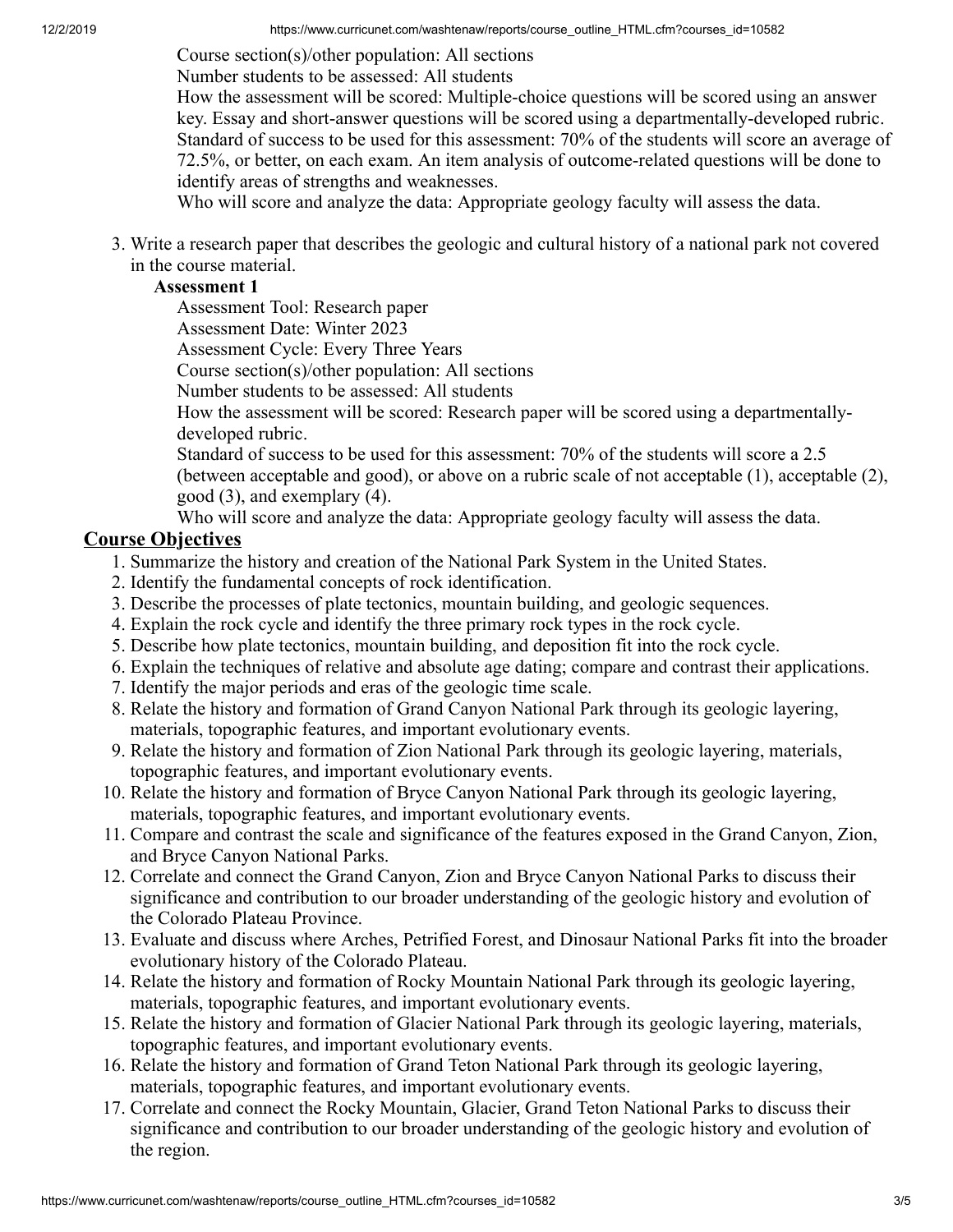- 18. Relate the history and formation of Yellowstone National Park through its geologic layering, materials, topographic features, and important evolutionary events.
- 19. Propose a geologic process that better explains how Yellowstone National park better fits in the geologic history and evolution of the Rocky Mountains province.
- 20. Evaluate how Dinosaur National Monument fits into both the Colorado Plateau and Rocky Mountain Provinces and provides supporting data and limitations on whether Dinosaur National Monument can be used to link the histories of the two provinces.
- 21. Relate the history and formation of Yosemite National Park through its geologic layering, materials, topographic features, and important evolutionary events.
- 22. Relate the history and formation of Lassen Volcanic National Park through its geologic layering, materials, topographic features, and important evolutionary events.
- 23. Relate the history and formation of Mount Rainier National Park through its geologic layering, materials, topographic features, and important evolutionary events.
- 24. Recall that Yosemite, Lassen Volcanic, and Mount Rainier National Parks each represent different aspects of an active margin magmatic system.
- 25. Connect the evolution of an active margin magmatic system, from ancient lower crust to active magmatic systems.
- 26. Compare and contrast the active margin magmatic system as exposed and developed in Yosemite, Lassen Volcanic, and Mount Rainier National Parks to a hot spot magmatic system as found in Yellowstone National Park.
- 27. Relate the history and formation of Isle Royale National Park through its geologic layering, materials, topographic features, and important evolutionary events.
- 28. Relate the history and formation of Pictured Rocks National Park through its geologic layering, materials, topographic features, and important evolutionary events.
- 29. Relate the history and formation of Sleeping Bears Dunes National Lakeshore through its geologic layering, materials, topographic features, and important evolutionary events.
- 30. Analyze the various impacts of glacial erosional and depositional processes on Isle Royale National Park, Pictured Rocks National Park, and Sleeping Bear Dunes National Lakeshore, and how these same processes also influenced the landscape and topography of Michigan.
- 31. Relate the history and formation of Hawai'i Volcanoes National Park through its geologic layering, materials, topographic features, and important evolutionary events.
- 32. Compare and contrast the volcanic formation and features of Hawai'i Volcanoes National Park to Yellowstone National Park.
- 33. Relate the history and formation of Mammoth Caves National Park through its geologic layering, materials, topographic features, and important evolutionary events.
- 34. Relate the history and formation of Guadalupe Mountains National Park through its geologic layering, materials, topographic features, and important evolutionary events.
- 35. Write a research paper on a national park not already covered in the course, including a summary of the creation of the park, the geological history, the evolution of the park, and any important geological or topographical features.

## **New Resources for Course**

## **Course Textbooks/Resources**

Textbooks

Foster,D., Hacker, D., Harris, A.. *Geology of National Parks*, 7 ed. Kendall Hunt, 2019, ISBN: 9781465291004.

Manuals Periodicals Software

# **Equipment/Facilities**

Level I classroom